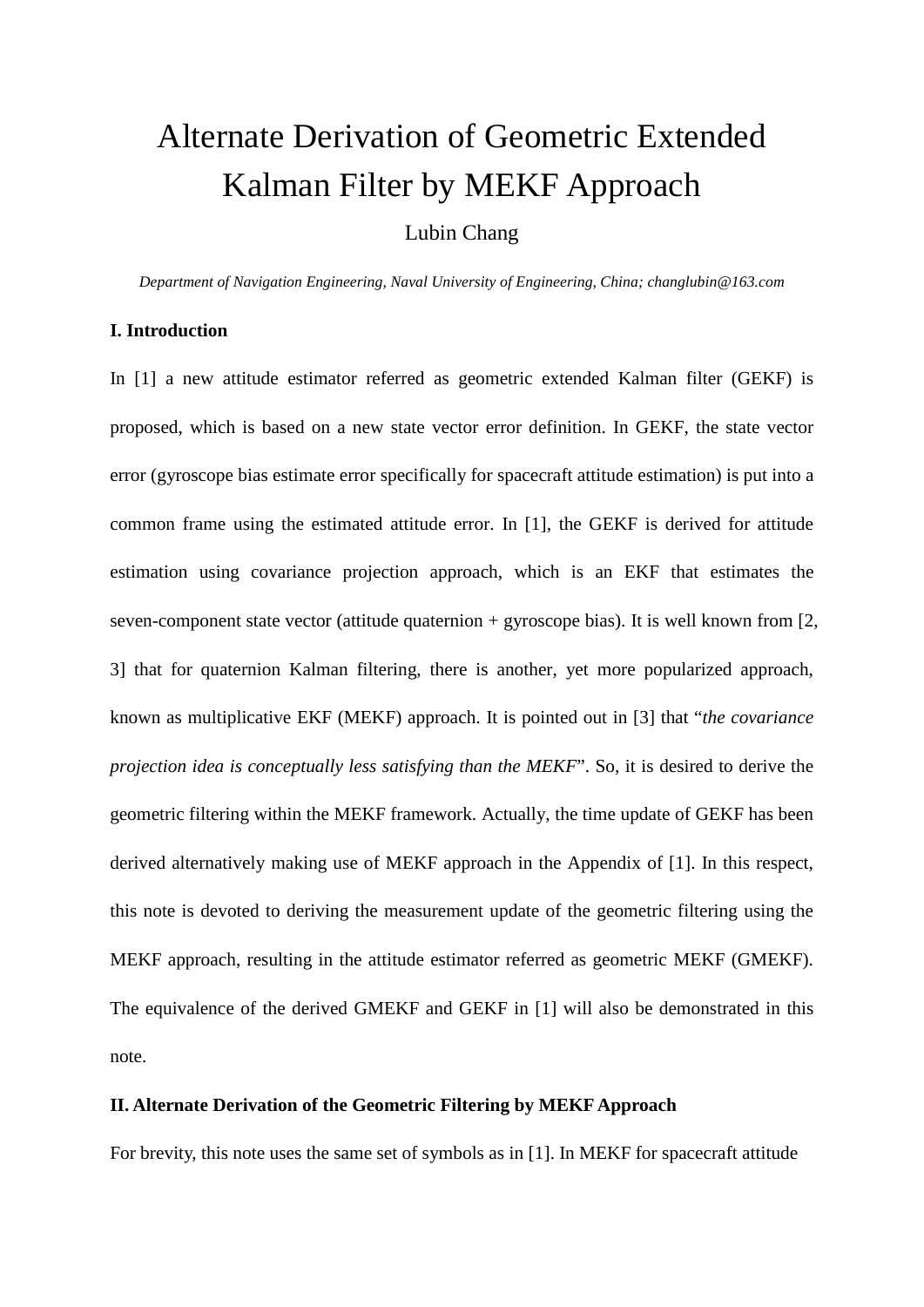estimation, the Kalman filtering gain is given by

$$
\mathbf{K}_{k} = \mathbf{P}_{k}^{-} \mathbf{H}_{k}^{T} \left[ \mathbf{H}_{k} \mathbf{P}_{k}^{-} \mathbf{H}_{k}^{T} + \mathbf{R}_{k} \right]^{-1}
$$
 (1)

$$
\mathbf{H}_{k} = \begin{bmatrix} A(\hat{\mathbf{q}}_{k}^{-})\mathbf{r}_{1} \times & \mathbf{0}_{3\times3} \\ \vdots & \vdots \\ A(\hat{\mathbf{q}}_{k}^{-})\mathbf{r}_{n} \times & \mathbf{0}_{3\times3} \end{bmatrix}
$$
(2)

The measurement update is given by

$$
\mathbf{P}_{k}^{+} = \left[\mathbf{I}_{6\times6} - \mathbf{K}_{k} \mathbf{H}_{k}\right] \mathbf{P}_{k}^{-} \left[\mathbf{I}_{6\times6} - \mathbf{K}_{k} \mathbf{H}_{k}\right]^{T} + \mathbf{K}_{k} \mathbf{R}_{k} \mathbf{K}_{k}^{T}
$$
(3)

$$
\Delta \hat{\mathbf{x}}_k = \mathbf{K}_k \left[ \tilde{\mathbf{y}}_k - \mathbf{h}_k \left( \hat{\mathbf{x}}_k^- \right) \right]
$$
 (4)

$$
\Delta \hat{\mathbf{x}}_k = \begin{bmatrix} \hat{\mathbf{a}}_k^T & \mathbf{d} \hat{\mathbf{b}}_k^T \end{bmatrix}^T
$$
 (5)

$$
\mathbf{h}_{k}(\hat{\mathbf{x}}_{k}^{-}) = \begin{bmatrix} A(\hat{\mathbf{q}}_{k}^{-})\mathbf{r}_{1} \\ \vdots \\ A(\hat{\mathbf{q}}_{k}^{-})\mathbf{r}_{n} \end{bmatrix}
$$
(6)

The attitude quaternion is updated by

$$
\hat{\mathbf{q}}_k^+ = \hat{\mathbf{q}}_k^- + 0.5\mathbf{E}\left(\hat{\mathbf{q}}_k^-\right)\hat{\boldsymbol{a}}_k \tag{7}
$$

All the aforementioned equations are the same with those in traditional MEKF. What is fundamentally different in the derived GMEKF is the application of geometric gyroscope bias estimate error definition. According to [1], the geometric gyroscope bias defined in common coordinate frames is given by

$$
db = b - A(dq)\hat{b}
$$
 (8)

For small attitude error, which is always the case for MEKF, the attitude matrix in (8) can be approximated as

$$
\mathbf{A}(\mathbf{a}) \approx \mathbf{I}_{3 \times 3} - [\mathbf{a} \times ] \tag{9}
$$

In this respect, the gyroscope bias is updated by

$$
\hat{\mathbf{b}}_k^+ \approx \hat{\mathbf{b}}_k^- + \left[\hat{\mathbf{b}}_k^- \times \right] \hat{\boldsymbol{a}}_k + \mathbf{d}\hat{\mathbf{b}}_k \tag{10}
$$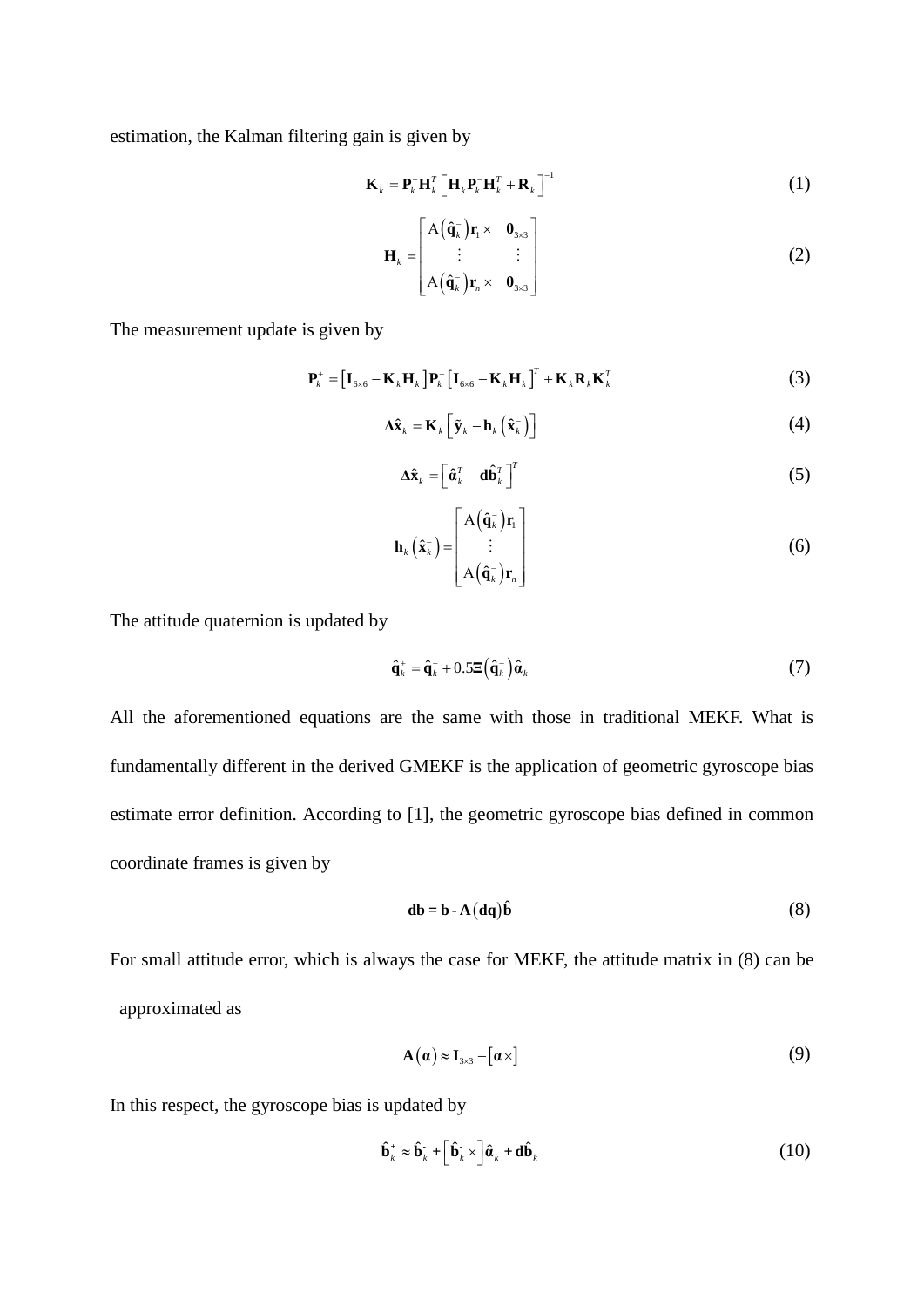After that the attitude quaternion and gyroscope bias has been updated through (7) and (10), respectively, the corresponding Kalman filtering state estimate should be reset to zero, that is

$$
\hat{\boldsymbol{a}}_k = \boldsymbol{0}_{3\times 1}, \, \mathbf{d}\hat{\mathbf{b}}_k = \boldsymbol{0}_{3\times 1} \tag{11}
$$

This reset procedure is used to "*move information from one part of the estimate to another part*" [4, 5]. After this reset procedure, there is an optional covariance modification as discussed in [3]. In order to make the presented GMEKF corresponding to GEKF in [1], the covariance modification is addressed as follows, which has learned many lessons from [3].

Before the presentation of the covariance modification, some vector definitions are firstly specified. All the quantities specified as follows are functions of time and, if not stated, their time dependences on are omitted for brevity.

The pre-reset attitude error vector referenced to  $\hat{\mathbf{q}}$  is given by  $\alpha(+)$ .

The reset attitude error vector referenced to  $\hat{\mathbf{q}}^{\dagger}$  is given by  $\alpha$ (++).

The pre-reset gyroscope error vector referenced to  $\mathbf{b}^-$  is given by  $d\mathbf{b}(+)$ .

The reset gyroscope error vector referenced to  $\mathbf{b}^+$  is given by  $d\mathbf{b}(++)$ .

According to [3], the relationship between vectors related to attitude error is given by

$$
\Delta \alpha (++) = \alpha (++) - \hat{\alpha} (++)
$$
  
=  $\mathbf{M} [\alpha (+) - \hat{\alpha} (+)] = \mathbf{M} \Delta \alpha (+)$  (12)

where

$$
\mathbf{M} = \mathbf{\Xi}^T \left( \hat{\mathbf{q}}^+ \right) \mathbf{\Xi} \left( \hat{\mathbf{q}}^- \right) = \left( 1 + \left\| \hat{\boldsymbol{\alpha}} \left( + \right) \right\|^2 / 4 \right)^{-1} \left\{ \mathbf{I}_{3 \times 3} - \left[ \hat{\boldsymbol{\alpha}} \left( + \right) \right] / 2 \right\}
$$
 (13)

For the gyroscope bias, the true gyroscope bias does not care about the reference, so (8) gives

$$
\mathbf{b} = \mathbf{A} (\mathbf{a}(+) ) \mathbf{\hat{b}}^- + \mathbf{d}\mathbf{b}(+) \n= \mathbf{A} (\mathbf{a}(++) ) \mathbf{\hat{b}}^+ + \mathbf{d}\mathbf{b}(++)
$$
\n(14)

According to (9), (14) can be approximated as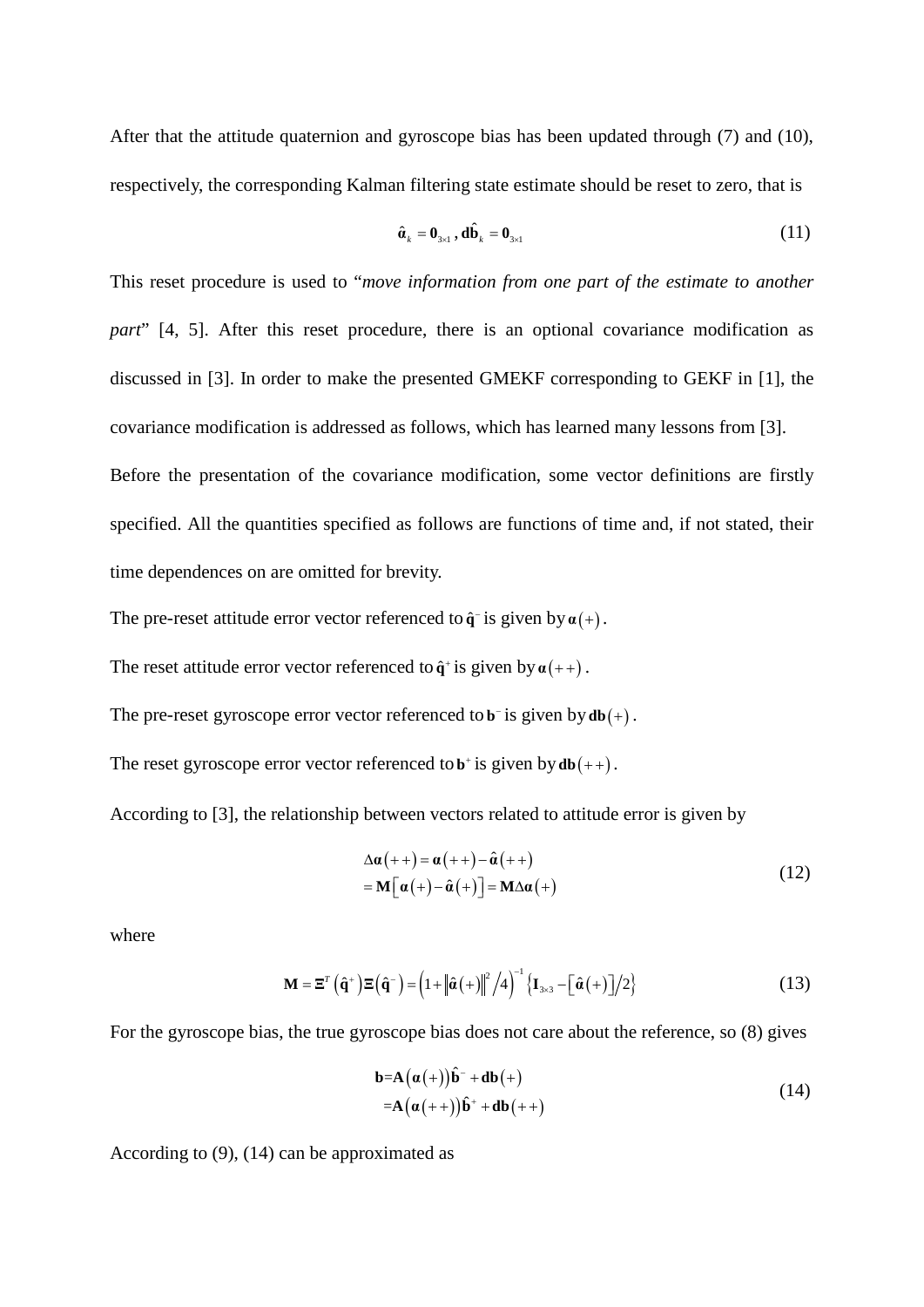$$
\begin{aligned} \left\{ \mathbf{I}_{3\times 3} - \left[ \boldsymbol{\alpha}(+) \times \right] \right\} \hat{\mathbf{b}}^{-} + \mathbf{db}(+) \\ = \left\{ \mathbf{I}_{3\times 3} - \left[ \boldsymbol{\alpha}(++) \times \right] \right\} \hat{\mathbf{b}}^{+} + \mathbf{db}(++) \end{aligned} \tag{15}
$$

which is equivalent to

$$
\mathbf{db}(++) = \hat{\mathbf{b}}^- + \mathbf{db}(+) - \hat{\mathbf{b}}^+ + \left[\hat{\mathbf{b}}^- \times \right] \alpha(+) - \left[\hat{\mathbf{b}}^+ \times \right] \alpha(+)
$$
 (16)

According to (12) and remembering that  $\hat{a}( + ) = 0_{\text{3} \times 1}$ , (16) can be reorganized as

$$
\mathbf{d}\mathbf{b}(++) = \hat{\mathbf{b}}^- + \mathbf{d}\mathbf{b}(+) - \hat{\mathbf{b}}^+ + \left[\hat{\mathbf{b}}^- \times \right] \alpha(+) - \left[\hat{\mathbf{b}}^+ \times \right] \mathbf{M} \left[\alpha(+) - \hat{\alpha}(+) \right]
$$
\n
$$
= \hat{\mathbf{b}}^- + \left[\hat{\mathbf{b}}^- \times \right] \hat{\alpha}(+) - \hat{\mathbf{b}}^+ + \mathbf{d}\mathbf{b}(+) + \left[\hat{\mathbf{b}}^- \times \right] \left[\alpha(+) - \hat{\alpha}(+) \right] - \left[\hat{\mathbf{b}}^+ \times \right] \mathbf{M} \left[\alpha(+) - \hat{\alpha}(+) \right]
$$
\n
$$
= \mathbf{d}\mathbf{b}(+) - \mathbf{d}\hat{\mathbf{b}}(+) + \left\{ \left[\hat{\mathbf{b}}^- \times \right] - \left[\hat{\mathbf{b}}^+ \times \right] \mathbf{M} \right\} \left[\alpha(+) - \hat{\alpha}(+) \right]
$$
\n(17)

From the second row to third row of (17) we have made used of the fact that

$$
\hat{\mathbf{b}}^+ = \hat{\mathbf{b}}^- + \left[\hat{\mathbf{b}}^- \times \right] \hat{\mathbf{a}} \left( + \right) + \mathbf{d}\hat{\mathbf{b}} \left( + \right) \tag{18}
$$

Denoting

$$
\Delta \mathbf{db}(+) = \mathbf{db}(+) - \mathbf{d}\hat{\mathbf{b}}(+)
$$
  
 
$$
\Delta \mathbf{a}(+) = \mathbf{a}(+) - \hat{\mathbf{a}}(+)
$$
 (19)

and remembering that  $d\hat{b}( + ) = 0_{3\times l}$  by the definition of the reset, (17) can be rewritten as

$$
\Delta \mathbf{db}(++) = \mathbf{db}(++) - \mathbf{d}\hat{\mathbf{b}}(++)
$$
  
=  $\Delta \mathbf{db}(+) + \left\{ \left[ \hat{\mathbf{b}}^{-} \times \right] - \left[ \hat{\mathbf{b}}^{+} \times \right] \mathbf{M} \right\} \Delta \alpha(+)$  (20)

Given the transformation relationships (12) and (20), the covariance corresponding to the filtering state should be modified as follows after the reset procedure

$$
\mathbf{P}^{++} = \overline{\mathbf{M}} \mathbf{P}^+ \overline{\mathbf{M}}^T \tag{21}
$$

where

$$
\overline{\mathbf{M}} = \begin{bmatrix} \mathbf{M} & \mathbf{0}_{3 \times 3} \\ \left\{ \begin{bmatrix} \hat{\mathbf{b}}^{-} \times \end{bmatrix} - \begin{bmatrix} \hat{\mathbf{b}}^{+} \times \end{bmatrix} \mathbf{M} \right\} & \mathbf{I}_{3 \times 3} \end{bmatrix}
$$
(22)

Eqs. (1)-(11) and (21) constitutes the measurement update of the GMEKF.

### **III. Equivalence of GMEKF and GEKF**

In this section, the GMEKF measurement update will be approved to be equivalent to that of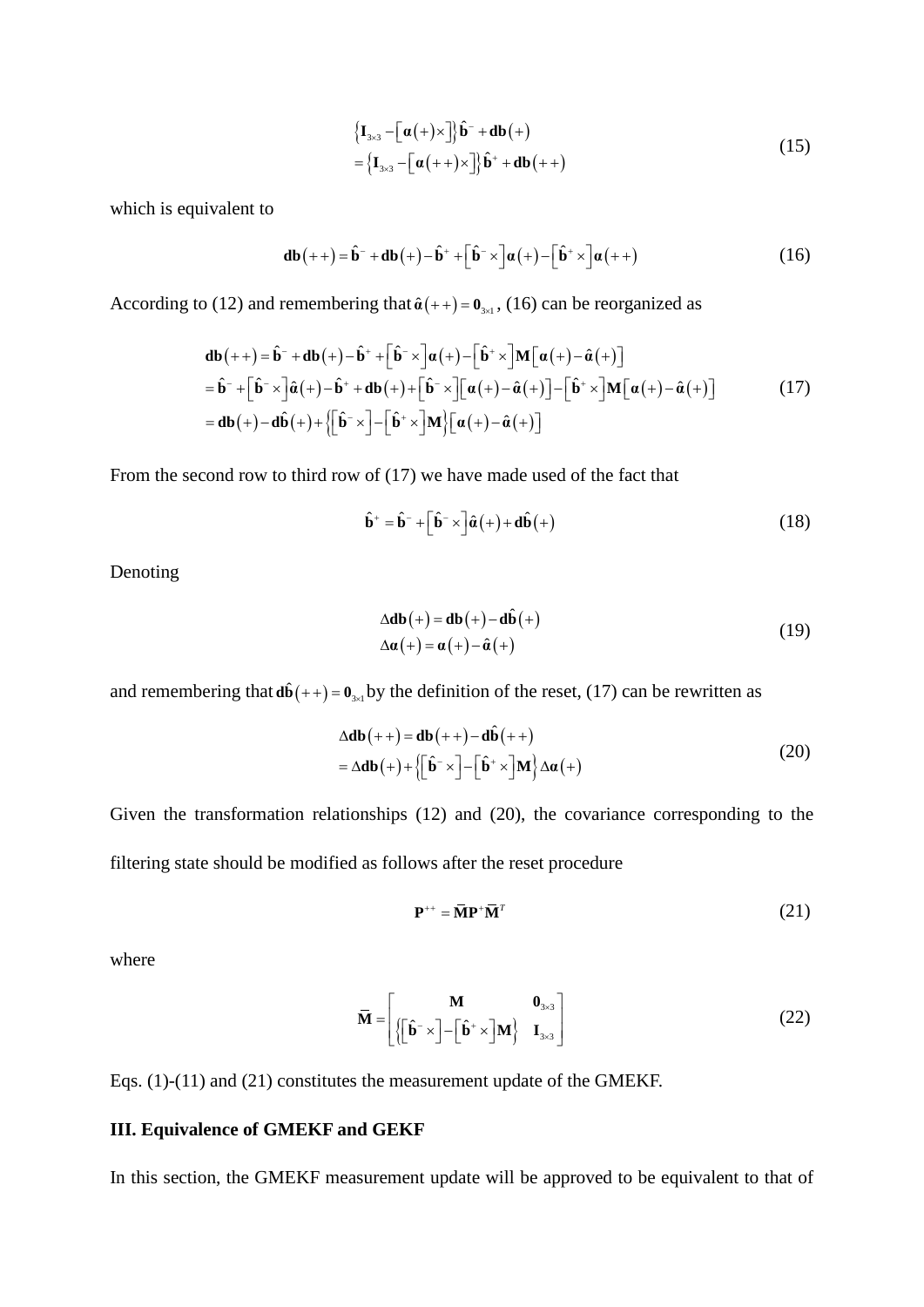GEKF in [1]. According to [1], the Kalman gain of GEKF is given by

$$
\overline{\mathbf{K}}_k = \mathbf{P}_k^- \overline{\mathbf{H}}_k^T \left[ \overline{\mathbf{H}}_k \mathbf{P}_k^- \overline{\mathbf{H}}_k^T + \mathbf{R}_k \right]^{-1} \tag{23}
$$

where

$$
\overline{\mathbf{H}}_k = \tilde{\mathbf{H}}_k \mathbf{C}_k \tag{24}
$$

$$
\tilde{\mathbf{H}}_{k} = \begin{bmatrix} 2\left[A\left(\hat{\mathbf{q}}_{k}^{-}\right)\mathbf{r}_{1} \times \mathbf{r}_{k}^{-1}\mathbf{r}_{k}^{-1}\right) & \mathbf{0}_{3\times 3} \\ \vdots & \vdots \\ 2\left[A\left(\hat{\mathbf{q}}_{k}^{-}\right)\mathbf{r}_{n} \times \mathbf{r}_{k}^{-1}\mathbf{r}_{k}^{-1}\right) & \mathbf{0}_{3\times 3} \end{bmatrix}
$$
\n(25)

$$
\mathbf{C}_{k}^{-} = \begin{bmatrix} 0.5\mathbf{E}(\hat{\mathbf{q}}_{k}^{-}) & \mathbf{0}_{4\times3} \\ \begin{bmatrix} \hat{\mathbf{b}}_{k}^{-} \times \end{bmatrix} & \mathbf{I}_{3\times3} \end{bmatrix}
$$
(26)

Substituting (25) and (26) into (24) and making use of the fact that  $\mathbf{\Xi}^T(\hat{\mathbf{q}}_k^-)\mathbf{\Xi}(\hat{\mathbf{q}}_k^-)=\mathbf{I}_{3\times 3}$  give

$$
\overline{\mathbf{H}}_{k} = \begin{bmatrix} \mathbf{A}(\hat{\mathbf{q}}_{k}^{-})\mathbf{r}_{1} \times & \mathbf{0}_{3\times3} \\ \vdots & \vdots \\ \mathbf{A}(\hat{\mathbf{q}}_{k}^{-})\mathbf{r}_{n} \times & \mathbf{0}_{3\times3} \end{bmatrix} = \mathbf{H}_{k}
$$
(27)

Therefore,  $\overline{\mathbf{K}}_k = \mathbf{K}_k$ .

In GEKF, the state is updated as

$$
\begin{bmatrix} \hat{\mathbf{q}}_k^+ \\ \hat{\mathbf{b}}_k^+ \end{bmatrix} = \begin{bmatrix} \hat{\mathbf{q}}_k^- \\ \hat{\mathbf{b}}_k^- \end{bmatrix} + \mathbf{C}_k^- \overline{\mathbf{K}}_k \left[ \tilde{\mathbf{y}}_k - \mathbf{h}_k \left( \hat{\mathbf{x}}_k^- \right) \right]
$$
(28)

where  $\mathbf{h}_k(\hat{\mathbf{x}}_k^-)$  is the same with that in (6). Remembering that  $\overline{\mathbf{K}}_k = \mathbf{K}_k$  and substituting (4), (5) and  $(26)$  into  $(28)$  give

$$
\begin{bmatrix} \hat{\mathbf{q}}_k^+ \\ \hat{\mathbf{b}}_k^+ \end{bmatrix} = \begin{bmatrix} \hat{\mathbf{q}}_k^- \\ \hat{\mathbf{b}}_k^- \end{bmatrix} + \begin{bmatrix} 0.5\Xi(\hat{\mathbf{q}}_k^-)\hat{\mathbf{a}}_k \\ \begin{bmatrix} \mathbf{b}_k \times \end{bmatrix} \hat{\mathbf{a}}_k + \mathbf{d}\hat{\mathbf{b}}_k \end{bmatrix}
$$
(29)

which is just the compact form of  $(7)$  and  $(10)$ .

From [1], it can be easily obtained that the updated state covariance of GEKF is the same with the modified covariance (21) given the fact that the updated attitude quaternion and gyroscope bias by GEKF is the same with that of GMEKF. Consequently, the two algorithms are mathematical equivalent.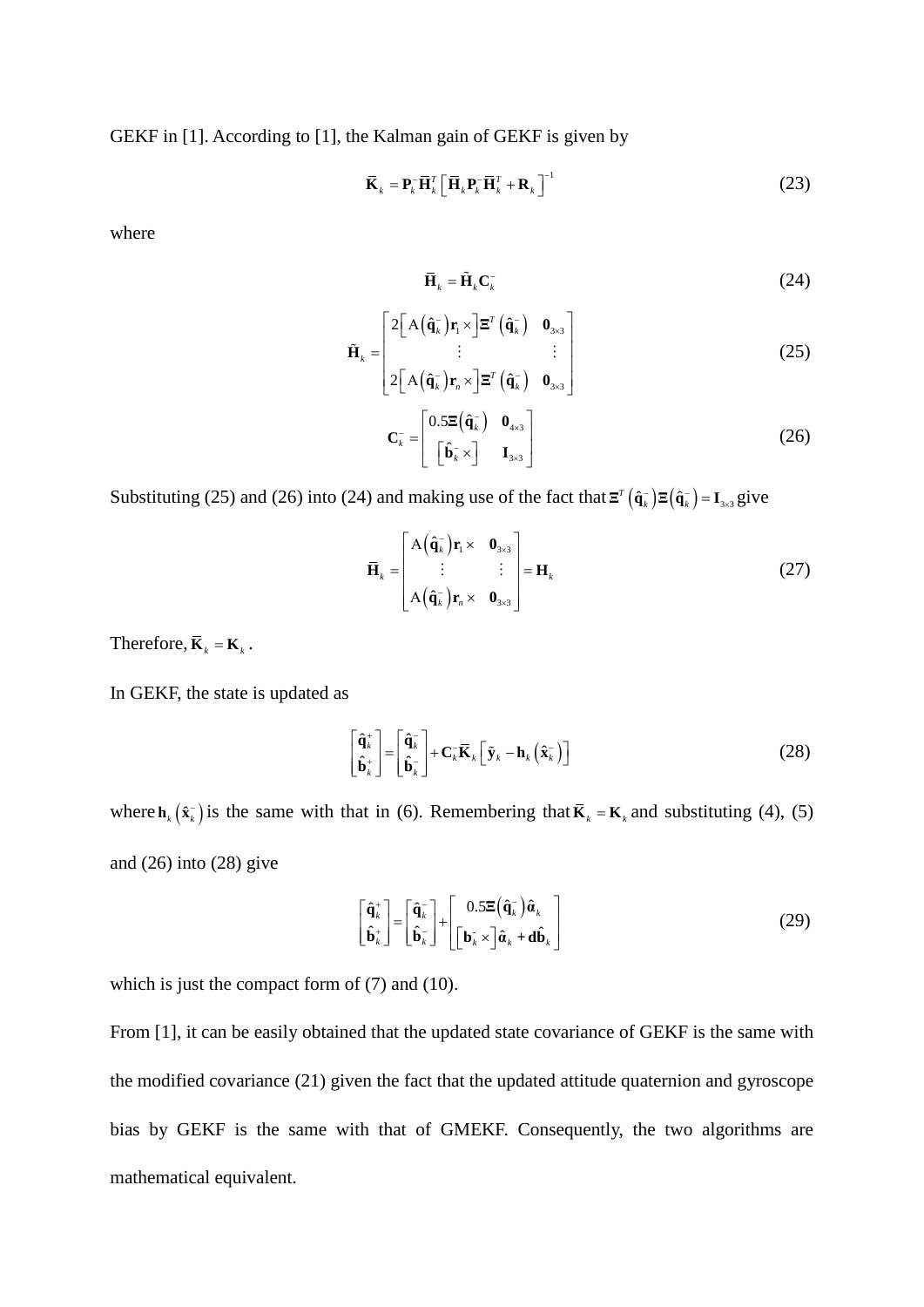From the aforementioned derivation, it can be found that the attitude update of GEKF or GMEKF is the same with that of the traditional MEKF, given that the optional covariance modification step derived in [3] is added. The attitude update is a special step of these attitude estimators compared with traditional prediction-update Kalman filtering. In such structure, the propagated state vector in the filtering is virtually the non-constraint attitude error, while the global attitude, always in quaternion form, is used to perform attitude update. This is mainly used to maintain the quaternion normalization. In the GMEKF, the gyroscope bias is updated according to its geometric definition as shown in (8) and therefore, can also not be obtained directly by the traditional Kalman filtering prediction-update step. In this respect, in GMEKF the gyroscope bias error is firstly estimated as shown in (5) and then the global gyroscope bias is updated according to (10). Through lessons learned from [3], the covariance modification for gyroscope bias update can be derived and added. This is very similar with the attitude update procedure.

# **IV. Conclusions**

In this note, the measurement update of geometric extended Kalman filter proposed in [1] is re-derived making use of the multiplicative extended Kalman filtering approach. In the derived geometric multiplicative filter, the geometric gyroscope bias error (global) is estimated by the Kalman filtering equation and used to update the gyroscope bias estimate (local). After the global gyroscope bias being updated, the local gyroscope bias error estimate is reset to zero for the next propagation. The covariance modification by this reset operation is also addressed in this note, which has learned many lessons from [3]. The attitude update part is the same with the traditional version. The presented algorithm derivation reveals an explicit